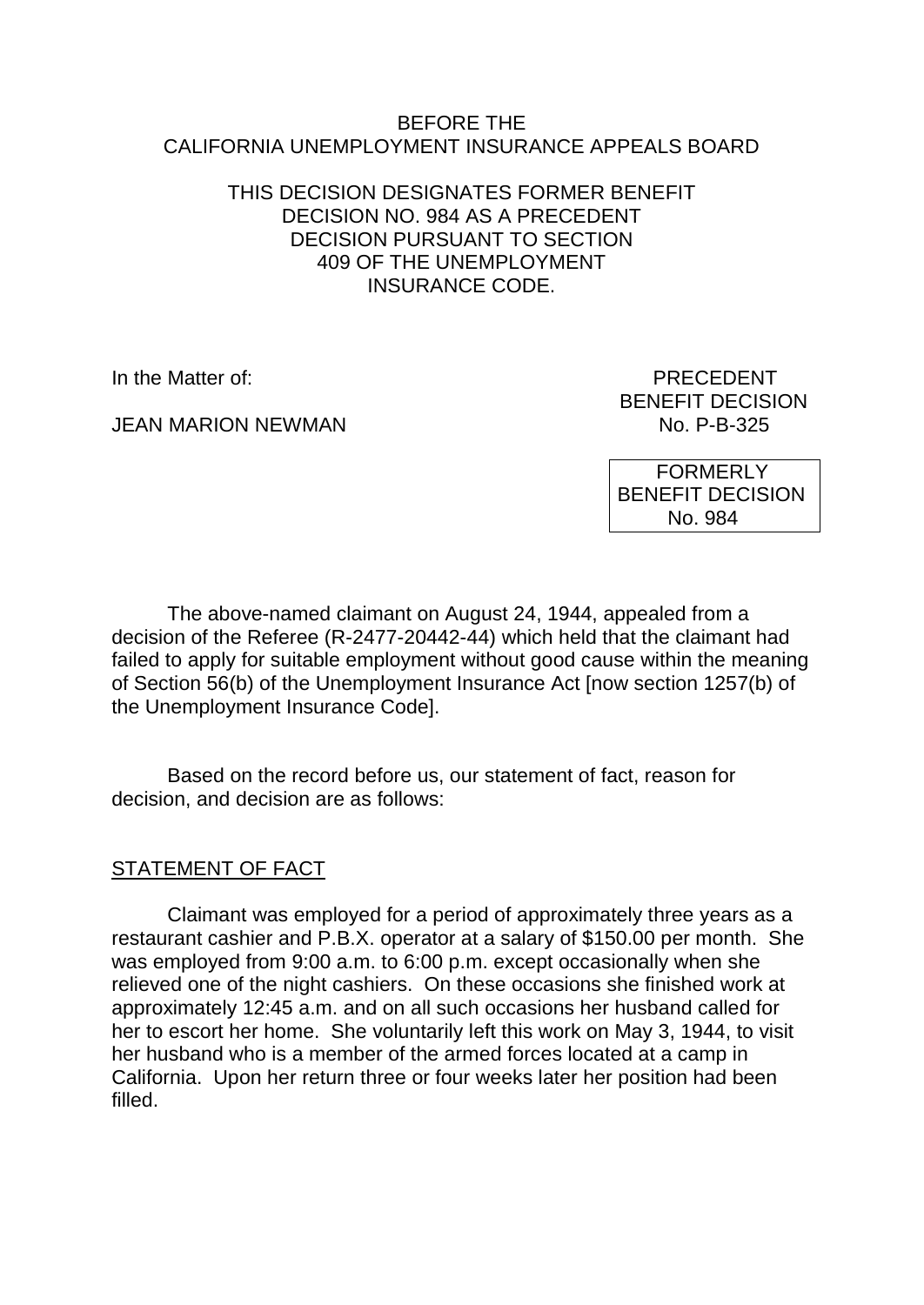Claimant registered for work and filed a claim for benefits on June 13, 1944, in the Hollywood office of the Department of Employment. On June 28, 1944, the Department made a determination that the claimant was ineligible to receive benefits from June 25, 1944, to August 5, 1944, on the ground that she had failed to apply for suitable employment without good cause within the meaning of Section 56(b) of the Unemployment Insurance Act [now section 1257(b) of the code].

On June 27, 1944, the claimant was offered work as a night cashier at a restaurant located within one block of her former place of employment and approximately four blocks from her home. Her hours of work would have been from 4:30 p.m. to midnight, the closing hour, but because of the necessity of waiting until all customers had departed and balancing accounts she would not have been able to leave until approximately 1:00 a.m. The restaurant where claimant was offered employment was located in a section of Hollywood where recently there have been a number of crimes of violence including murder. Testimony was also offered that in this locality unescorted women were frequently accosted on the streets. Claimant failed to apply for this work because of her fear of returning home alone after work and because she had promised her husband who is now serving with the armed forces overseas that she would not accept night work. For failing to apply for this work the claimant was disqualified under the provisions of Section 56(b) of the Act [now section 1257(b) of the code].

# REASON FOR DECISION

Section 13(a) of the Unemployment Insurance Act [now section 1258 of the code] requires this Appeals Board to consider the degree of risk involved to an individual's safety and morals in determining the suitability of employment. In the application of these particular factors the degree to which they must exist in any particular case need not be so marked that acceptance of any offer of work would result in immediate injury or be detrimental to an individual's morals. It is sufficient to render work unsuitable provided the facts in a particular case disclose the individual to whom the work is offered has a reasonably grounded apprehension that acceptance thereof would result in a probable risk to safety or morals.

In the instant matter we are of the opinion that the record shows that the claimant had a reasonable fear that bodily harm might result while returning to her home if she accepted the offered employment. Therefore, we conclude that as to this claimant the work was not suitable within the provisions of Section 13(a) of the Act [now section 1258 of the code].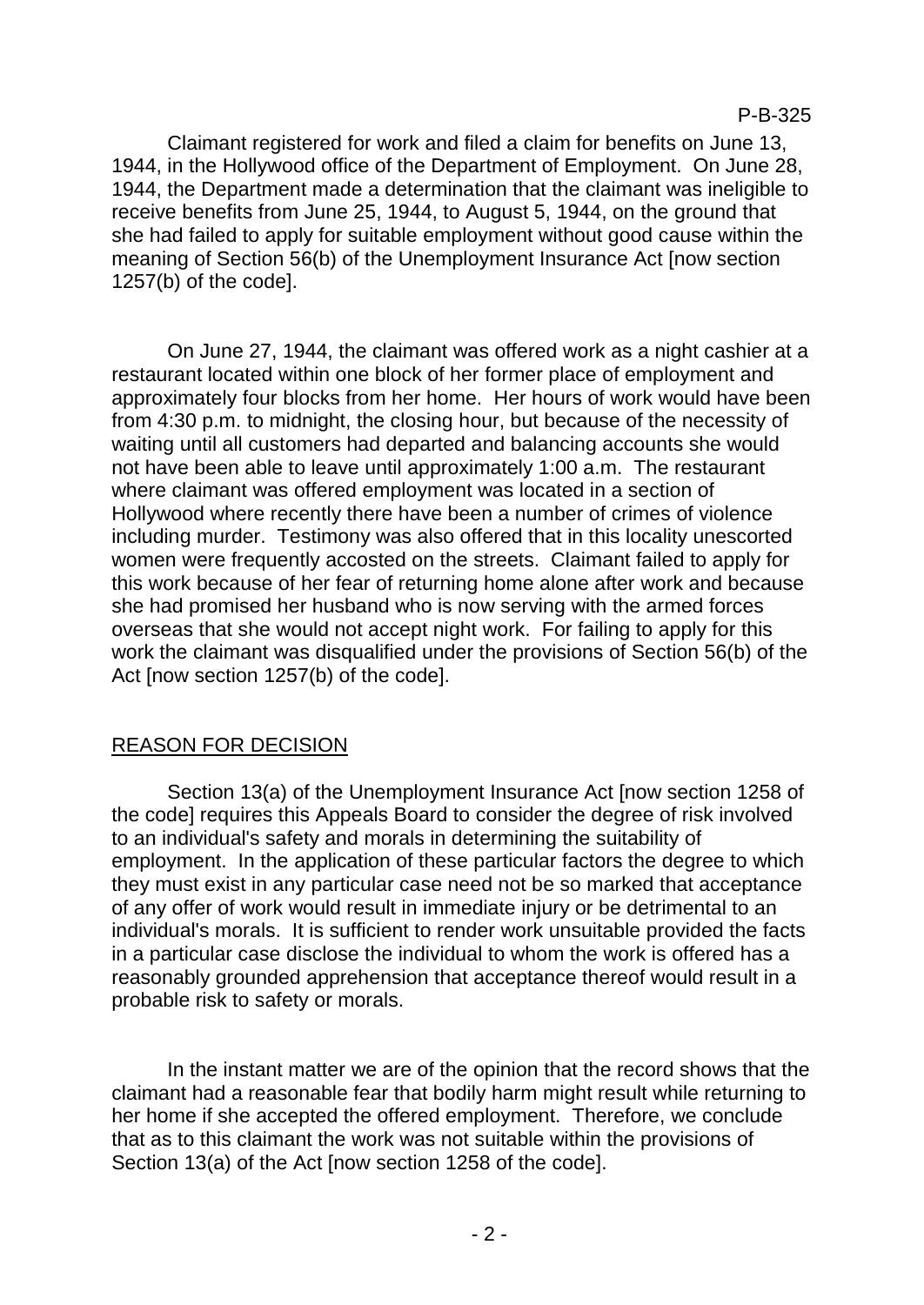### DECISION

The decision of the Referee is reversed. Claimant is allowed benefits if otherwise eligible.

Sacramento, California, September 29, 1944.

# CALIFORNIA UNEMPLOYMENT INSURANCE APPEALS BOARD

HOMER W. BUCKLEY, Chairman

MICHAEL B. KUNZ

EDGAR E. LAMPTON

Pursuant to section 409 of the Unemployment Insurance Code, the above Benefit Decision No. 984 is hereby designated as Precedent Decision No. P-B-325.

Sacramento, California, June 22, 1976.

# CALIFORNIA UNEMPLOYMENT INSURANCE APPEALS BOARD

DON BLEWETT, Chairperson

CARL A. BRITSCHGI

RICHARD H. MARRIOTT

CONCURRING - Written Opinion Attached

MARILYN H. GRACE

DISSENTING - Written Opinion Attached

HARRY K. GRAFE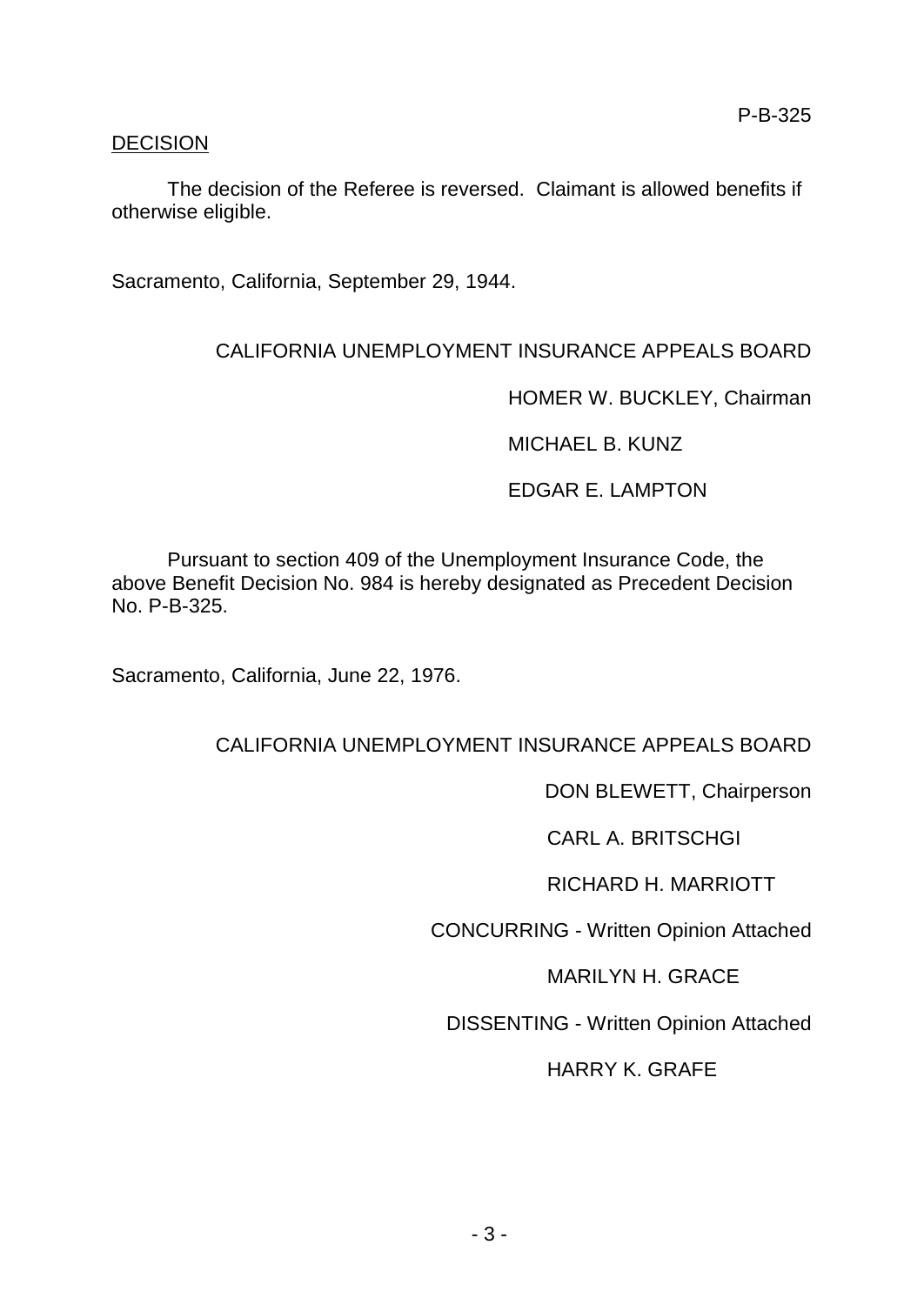#### DISSENTING OPINION

I dissent.

The time was June 1944. World War II was in its third year. The long awaited invasion of Normandy by the Allies was the main topic of conversation. In the Pacific, Marines battled for a toehold on several hunks of coral with names that few, if any, Americans had ever learned in high school geography classes. Hostilities would be waged for another year in Europe and for fourteen more months in the Pacific. But in June 1944, although hope of Allied victory was on the upturn, the eventual outcome was still very much in doubt.

On the home front, America's mass production might was spewing out the machines and materiel necessary to fight the battles on land, in the air, and on and under the sea. Instead of today's anti-war graffiti, posters admonished us, "A slip of the lip can sink a ship" and suggested to those who were unable to aid directly in the war effort, "Stick to your knitting--we need Bundles for Britain." The Andrews Sisters had recorded an upbeat version of "Don't Sit Under the Apple Tree (With Anyone Else But Me)" and there was a plaintive ballad making the rounds titled "When the Lights Go On Again (All Over the World)." This latter song had special significance here on the Pacific Coast.

The attack on the United States had erupted with the infamous bombing of Pearl Harbor. In the months that followed, with no Pacific fleet of any real strength for protection, the discomfort of West Coast residents was increased by reports of sightings of enemy submarines and recon vessels not far from our shores. The only actual enemy invasion of United States mainland territory occurred in Alaska's chain of Aleutian Islands, which intensified the uneasiness of those who made their homes on the Pacific Coast.

Because of the very real fear of enemy air raids, shelling by warships and actual invasion, strict defense security measures were effectuated on the Pacific Coast immediately after the attack on Pearl Harbor. A dim-out was imposed. Although less rigorous than the blackout of the British Isles,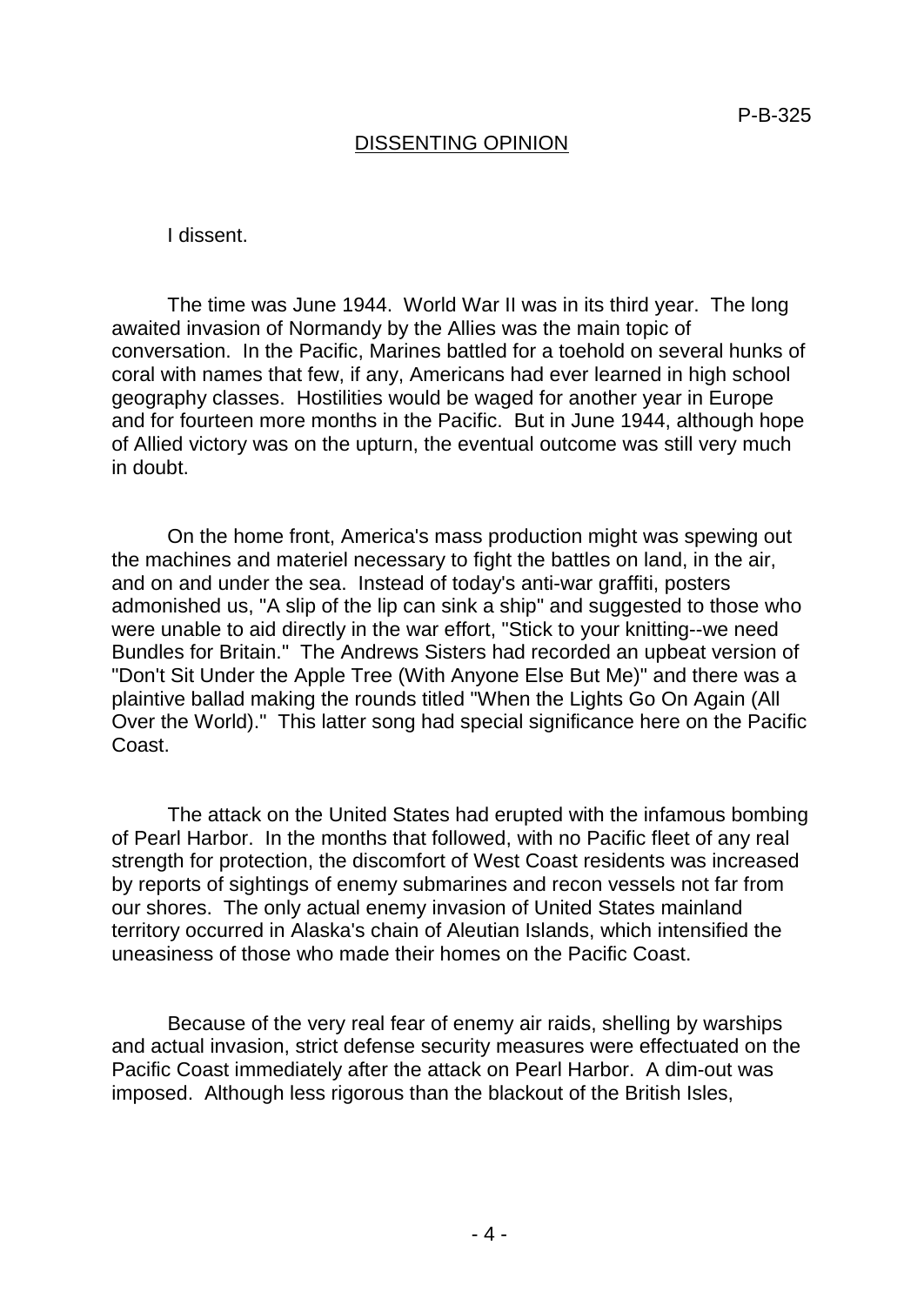the dim-out was nonetheless a severe change from the bright lights for which West Coast areas like Hollywood had been noted. No outdoor advertising signs were allowed to be lighted. Athletic events "under the lights" were banned. Store window lighting was dimmed. Indoor bright lights which reflected out-of-doors had to be dimmed or shielded. Block wardens, mobilized as part of a massive civil defense effort, kept watchful surveillance to prevent violations of the dim-out. A curfew was imposed on establishments selling alcoholic beverages, and many other types of retail businesses closed at dusk. Headlamps and interior lighting of public conveyances were reduced in illumination. Gasoline rationing served to keep most private vehicles off the streets at night except for necessary trips. Street lighting itself was either turned off or reduced substantially in density to a flicker of its former brilliance.

Thus, when in late June 1944, Jean Marion Newman was offered work as night cashier at a restaurant in Hollywood, which work would have lasted until approximately 1 a.m. each night, she faced the real prospect of having to walk home in near-total darkness with hardly a law-abiding soul afoot. Hollywood at that moment in history was not the neon jungle of garish splendor and intensity as we see it on a June night thirty-two years later. One o'clock in the morning in Hollywood circa 1976 is barely the shank of the evening. Liquor-selling establishments still have one hour before closing time. There is no curfew. Some restaurants and retail businesses remain open all night. Vehicular traffic abounds. Pedestrians, most of whom are law-abiding, are frequently present.

My point is that the decision in the instant case was one of practical necessity in the wartime-footing summer of 1944, and at that time it made good sense. Such is simply not true today. The irremediable factors which were present in 1944 are no longer factors in the liberated era of 1976. As Dean Prosser has often stated: "When the reason for the rule ceases, so must the rule." The reasons for the rule in the instant case evaporated on V-J Day in 1945. To resurrect it today is to impose a rule, the reasons for which ceased thirty-one years ago.

HARRY K. GRAFE